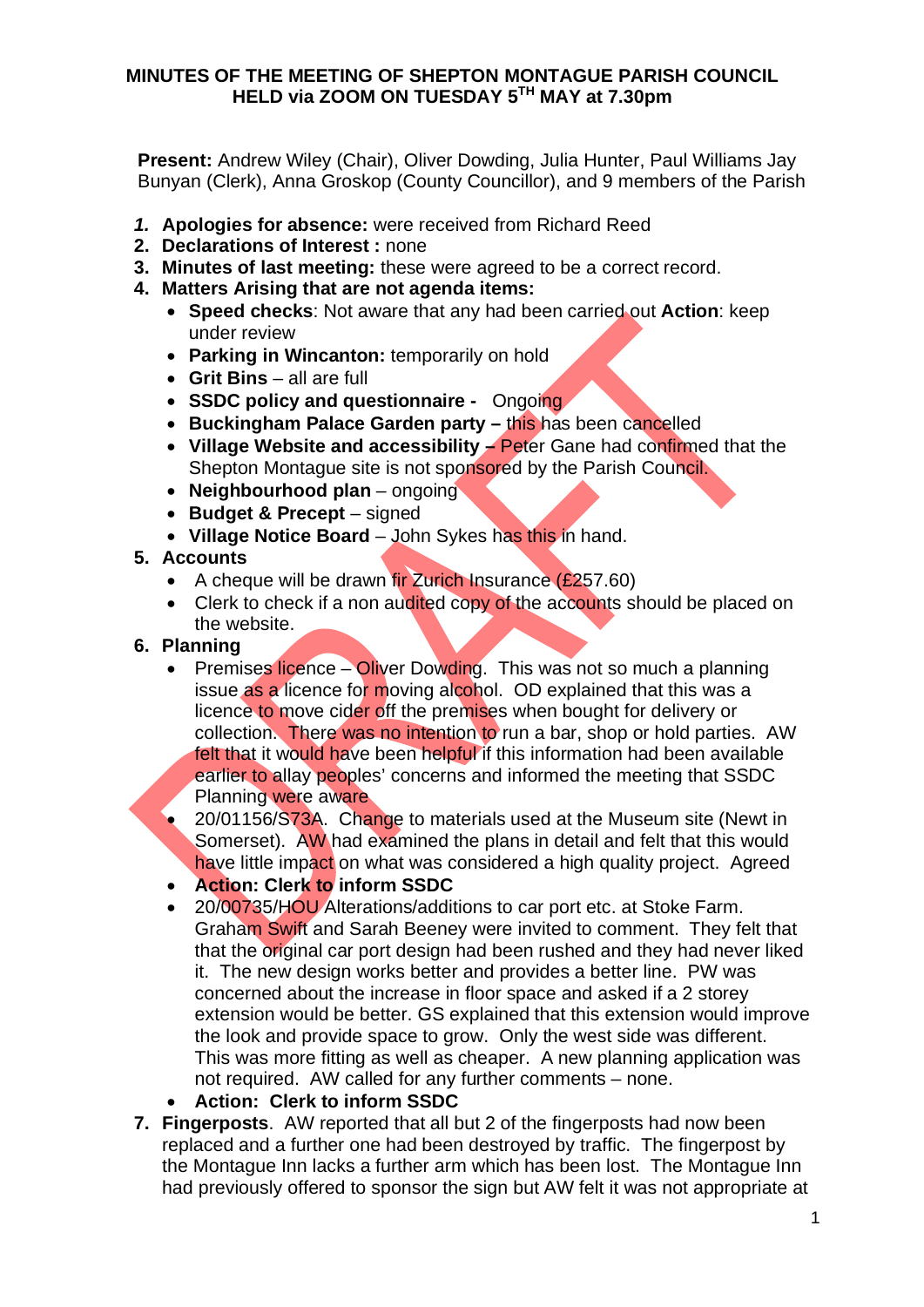present to ask for payment for the repair, at this time, although this is probably the most important signpost in the village. JH asked if the arms were interchangeable – they are not, as cast specifically. The original budget is nearly exhausted and although there is a very small part of the precept allocated, fund raising should be considered. Work cannot currently be undertaken because of social distancing.

## **8. Correspondence**

· JB reported that most of the recent correspondence had been Coronavirus related. Where appropriate this had been forwarded to councilors/website. Jeremy Collyer had provided information for the burial places survey.

# **9. Broadband – Wessex Internet**

AW reported success! Members of the whole Parish are entitled to claim government grants. There had been several meetings with Wessex Internet, who had been very helpful and overall, landowners permission had been forthcoming. (Robin Bastable) planned to walk the entire route with them sometime this year. AW – Wessex Internet can now crack on and all properties, who signed up, should be linked up within 12-18 months. Although impressed with Wessex Internet, the Parish Council is not in a position to endorse any particular supplier. PW reported that there had been problems with rocky ground in Stoney Stoke and some rerouting is necessary.

## **10. Highways**

- Pitcombe junction. Highways need to be made aware that this is an unsafe corner. Most of the road signs have been destroyed by a significant number of accidents, including the historic fingerpost. Anna Groskop suggested contacting Gary Warren at Highways for a site visit. **Action: AW (Afternote. AW emailed Highways requesting a visit on 7 May 20)**
- Although Highways (Eve Wynne) acted very promptly following the last meeting ideally a volunteer is needed to survey the local footpaths. OD had started clearing some paths of overgrowth and asked who has responsibility for stiles. Not known. **Actions:** AW to send map of footpaths to OD who had volunteered to become Footpaths Officer and conduct the survey. John Sykes to send data regarding his concerns to AW
- **11. VE Day celebrations -** AW confirmed that a lot of events had been moved to the VJ weekend 15/16 August and confirmed that the piper had been rebooked, JB confirmed that the bells would ring if restrictions had been lifted. Sarah Maude reminded the meeting of the speeches by the Queen and Winston Churchill on Friday 8<sup>th</sup> May.
- **12. Rail to Trail update –** Sonia Kundu reported a positive response in some areas but there were still concerns about grants and adoption by SSDC. Points raised:

The feasibility study was on hold. There are challenges to funding. There is only a short distance where the proposed track is not close to a road and it does not connect with other cycle tracks. There is more interest from the Bruton and Wincanton ends. SSDC cannot assist because their HLF funding was exhausted but there may be grants for landowners via environmental land management.

In conclusion AW felt that firm support could not be given without an outline project plan and budget.